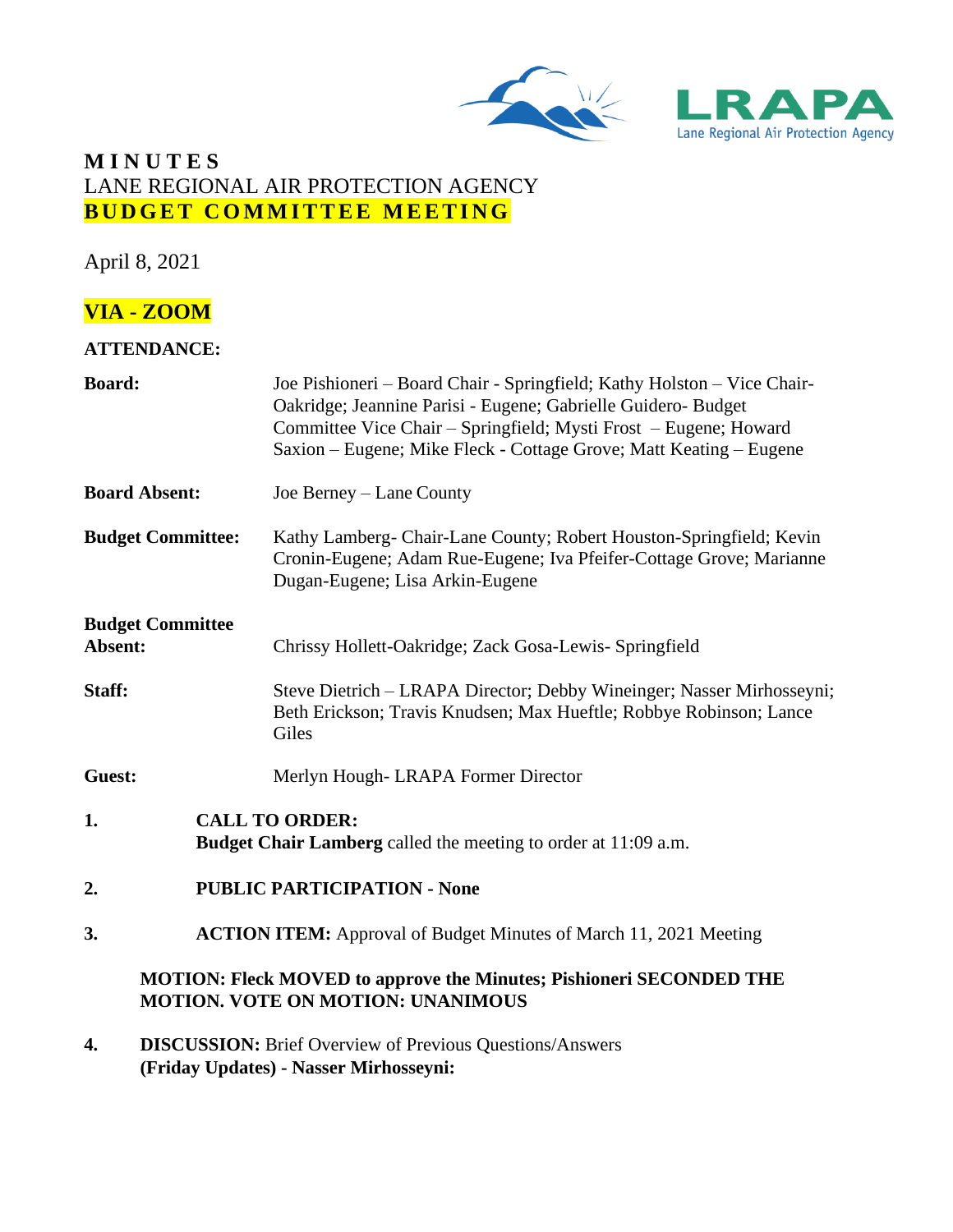**Mirhosseyni** submitted the affidavit of publication for the record.

#### **FRIDAY EMAIL UPDATED:**

Continuing the tradition, on each Friday until Friday April 2, 2021, we will respond to the Budget Committee members' inquiries and the responses will be broadcast to the Committee and we will review these responses at the next meeting on April 8, 2021 at 11:00am. The staff responses will be provided in "RED" so they will be distinguished from the inquiries. LRAPA staff would like to thank all the members for your extraordinary efforts to meet the challenges of online meetings. The next meeting will be similar arrangements. Therefore, LRAPA staff will continue to work to accommodate everyone's needs (Budget Committee members and the Public) so the meeting of April 8th, 2021 can happen without a delay, despite the COVID-19 limitations. At the meeting of March 11, 2021, Councilor **Keating** inquired about the cost benefit analysis of adding a fulltime position to the LRAPA staff complement with the express task of grant writing. Because of the time limitation the meeting was adjourned before additional discussions could take place hence, the staff response is as follows:

"Last fiscal year the staff explored a similar option and concluded that LRAPA collaborations and partnership with LCOG and Good Company was very successful in securing the TAG Grant". LRAPA's collaboration with LCOG and the project specific knowledge of Oakridge by Good Company helped to secure the TAG Grant. We anticipate that similar collaborations are possible for future grant opportunities. The necessary funds will be obtained through existing resources or the contingency line item. Between LRAPA staff and LCOG we continue to seek grant opportunities that fit within the mission of the agency (similar to those of the TAG program). Please do not hesitate call me or Merlyn if any questions or you should need additional information. Nasser Mirhosseyni, Finance/HR Manager.

#### **COMMENTS DURING TODAYS MEETING:**

**Mirhosseyni s**aid this was the only Friday update. **Keating** said he was looking forward to hopefully having a larger conversation about it. But it sounds like there is a plan in place that seems to be working. And so, if it is not broke, do not fix it. But if we are in a position to grow, he thinks that it would be fiscally responsible to do so. With someone in house who has the expertise to tackle grant writing exclusively for LRAPA. And or maybe share with a partner agency.

**Parisi** commented that EWEB does something very similar. They contract with Lane Council of Governments for grant writing support. They found it challenging to have a dedicated position, even an organization their size just for grant writing, and that does seem to support our needs. So just as additional context, that seems to work fairly well.

## **5. DISCUSSION OF PROPOSED FY 2021/2022 BUDGET DOCUMENT:**

**Keating** referred to page 24,of the budget document, He said the reason given to them for the decrease in Title V fees are the permanent closures of sources and one could make a correlation that's COVID related. However, in the 2019/2020 fiscal year, that would only be about three months of COVID related activity that may affect business and industry. With the five-year projection you were alluding to the Title V fees going significantly north. He strongly suspects that the decline in fees is not because business and industry are suddenly adhering to quality air standards. Moreover, the permanent closure of sources as denoted on page 25 is the chief reason for the decrease in revenue for Title V. He would like to hear more about the five-year projection and Title V.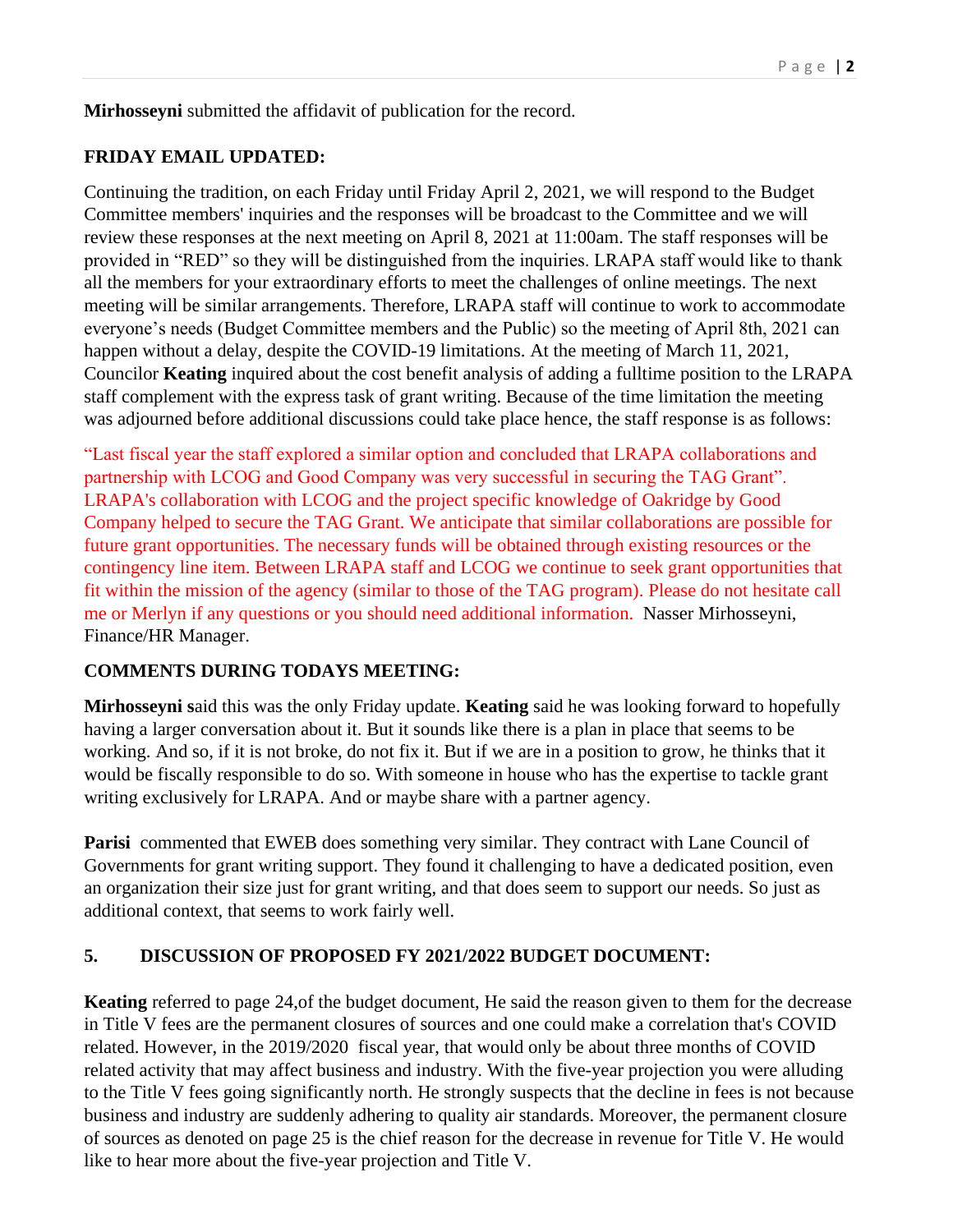**Mirhosseyni** said we lost a number of sources. And that is why the fees are going to reduce significantly. The correlation between revenues and expenses, and how that relates to our five-year projection, Basically, this is what we do annually, we project what is available to the program, and we allocate staff time. We are not going to sacrifice the program integrity, but at the same time we transfer some of those costs to general fund ACDP sources, to catch up some of the backlog. **Hueftle** reiterated that we did have Title V sources that closed down last year, and it was unrelated to COVID. Arauco, the MDF plant formerly called Flakeboard, ceased operations, and terminated their permit in 2020. And then Winnebago, which was the former Country Coach facility, a motorhome manufacturer in Junction City, they were a long time coming in their closure. They were operating at very reduced levels until they decided to cease their operations as well.

**Saxion** asked about Airmetrics. It is unusual or uncommon, that a government agency manufacturers and sells air pollution sampling equipment and services. Is there a profit on the sale and servicing of equipment or supplies? How does that relate to the overall LRAPA budget? Also how does LRAPA staff project cost increases? Do you look at increasing costs to make sure you are recovering increases in overhead labor, labor costs, all those kind of things. Because it is almost like you are an agency operating what would normally be a commercial enterprise and it is kind of unusual from his perspective. When he purchased air monitoring equipment it was not from an agency it was a commercial business, He would really like to understand how this fits into the overall LRAPA budget. If you are trying to make this break-even or is there an opportunity to be profitable.

**Mirhosseyni** said he agreed it is pretty unusual for a government entity to have profit, or a for profit enterprise. The devices are desirable, either by the research institutions or other entities which are interested in the product. The goal is not to make profits, the goal is to meet a need, and we really do not manufacture it, we assemble it. The parts are purchased, and then we assemble. The operation basically, is manned by one individual. We would like to continue, so long as there is a demand. As far as the budget is concerned, the goal is to have a break-even point.

**Saxion** said he gets what you are saying. How does LRAPA staff project what the costs are going to be for the coming year. How do you price the equipment he understands you assemble it. How does that enter into the budget projection.

**Mirhosseyni** said we do project what the costs might be. We have just one entity which provides most of our raw material, or sub-assemblies. And then we put those into another full assembly. The staff in charge of Airmetrics Operation knows when there will be an increase and that increase will be included in our projections to make sure that program is at least not on the losing side. And if you look at our financials for this month, we show a little bit of loss and that is because of the vehicle be purchased. Not so much the operation is in the loss, because we maintain the goal of break-even as the target.

**Houston** said he is employed with the Oregon Department of Geology and Mineral Industries State Agency. His agency historically has provided a fee for our products, scientific reports to the public's because the cost to produce those were not covered either in general fund or by a grant. There are these other models out there in state agencies where this cost recovery model is just as an example.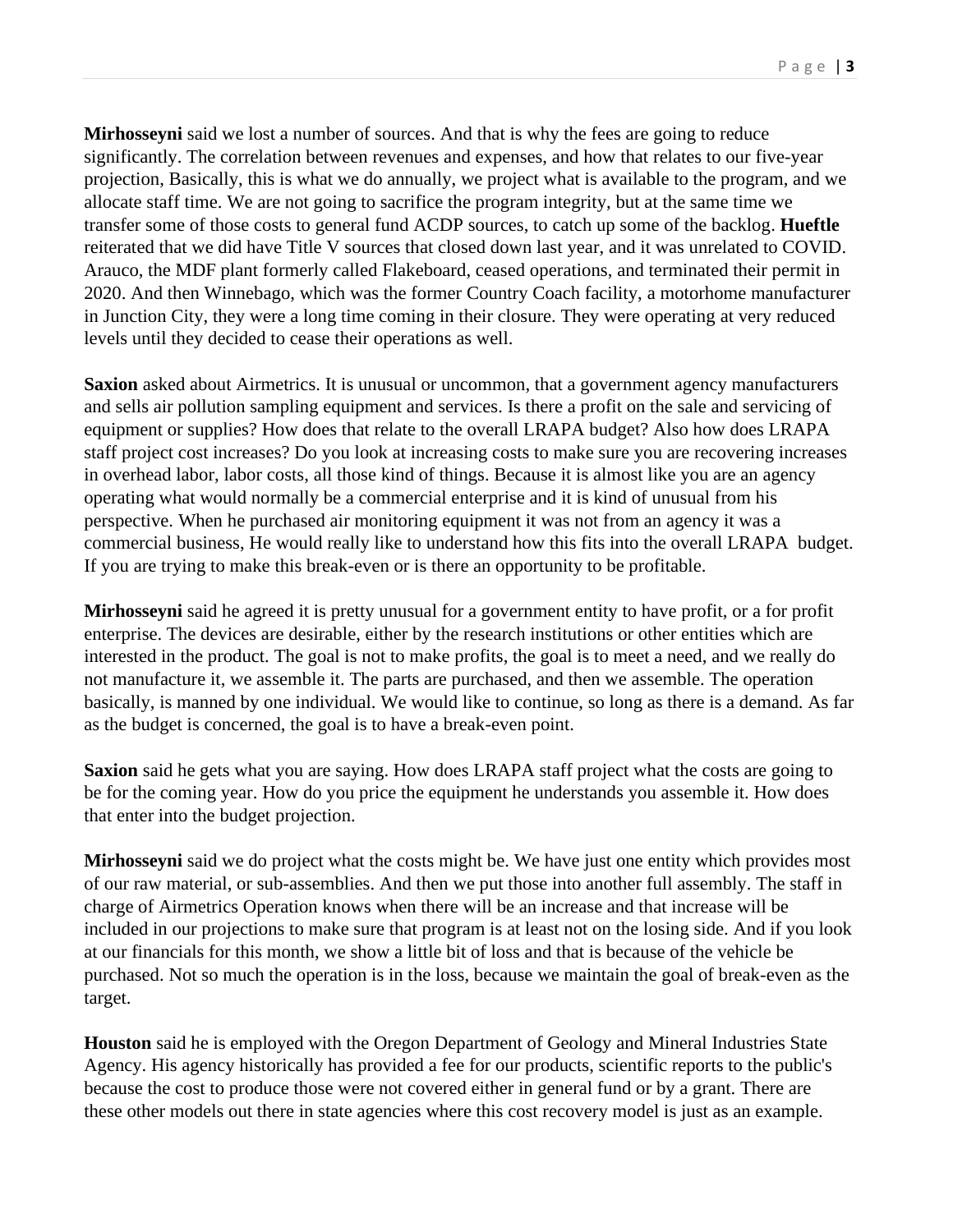**Knudsen** said there was a question from **Pfeifer** via chat. She asked about the Title V budget materials and services, many are reduced quite a bit from historical expenditures. Is this truly doable? And she points to an example of the postage in 2021 fiscal year projected \$4,300 versus only \$1,590 in 2022 fiscal year? **Mirhosseyni** said the goal is to keep the program sustainable. The staff time allocation is going to reduce, then the overall operation will reduce at the same time.

**Keating** said looking at the general fund balance from 2018/2019 and looking forward to projected 2020/2021 we are in the black. We were at 14 FTE right now. Does this budget document reduce, expand, or keep the same level of staffing services? For the next fiscal year?

**Mirhosseyni** said page 12 is the summary of all operations, the detailed information on each of the funds can be found on related pages to include General Fund, Title V, TAG program, or Airmetrics. The proposed budget is based on LRAPA five-year projection and it is assumed the 19 FTE would be maintained throughout the five-year projected numbers. We can project that it will be retained the same amount of staffing services at 19 FTE for the next five years.

**Keating** asked about a document in the executive summary and expenditure classifications, we have salaries, fringe benefits, material, and services, and capitol building improvements, under the fringe benefits category, we include social security, unemployment insurance, health care, dental, and 401k. He fundamentally believes but could be wrong, they are benefits. And then there are fringe benefits used to attract talent. He would like to see those numbers broken out differently. And then whatever are fringe benefits. He thinks there is a fundamental difference.

**Mirhosseyni** said the difference between those two categories is mandated such as social security. The practice has been to categorize those as condensed as possible. The only one which is singled out, is health insurance, but others are combined. We can expand on that if it is the desire of the Board.

**Parisi** said she was assuming that staff are continuing to largely work from home and wondered if this budget makes any assumptions about any kind of building improvements that would be necessary for people to be working in their offices. It is a lot of communal space. She was curious if that is projected in any way, shape, or form, or if that would be considered a onetime expense that we could use reserves for in case there needs to be building modifications or investments for people to be in their offices and available to support customers?

**Mirhosseyni** said we did actually improve the air quality in our building, installing MERV 13 filters making sure the air is cleaner than it used to be. We can tap into the \$100,000 contingency. And if needed tap into our reserves later on. But we are limited by 10% under the budget law, if it exceeds 10%, then it requires to have a budget hearing.

Kathy Lamberg reminded everyone of the time and the agenda schedule.

**Arkin** said she appreciated all the questions that are being asked. It is a shame that we have a tight schedule for a very important vote. She had a general question, even though she knows it has been touched on, but she was not satisfied yet. On page 12, which Councilor Keating was walking us through. We have a bottom line that is in the negative by almost half a million dollars if she is reading that correctly. She has never been asked to vote on a budget that is showing a negative balance.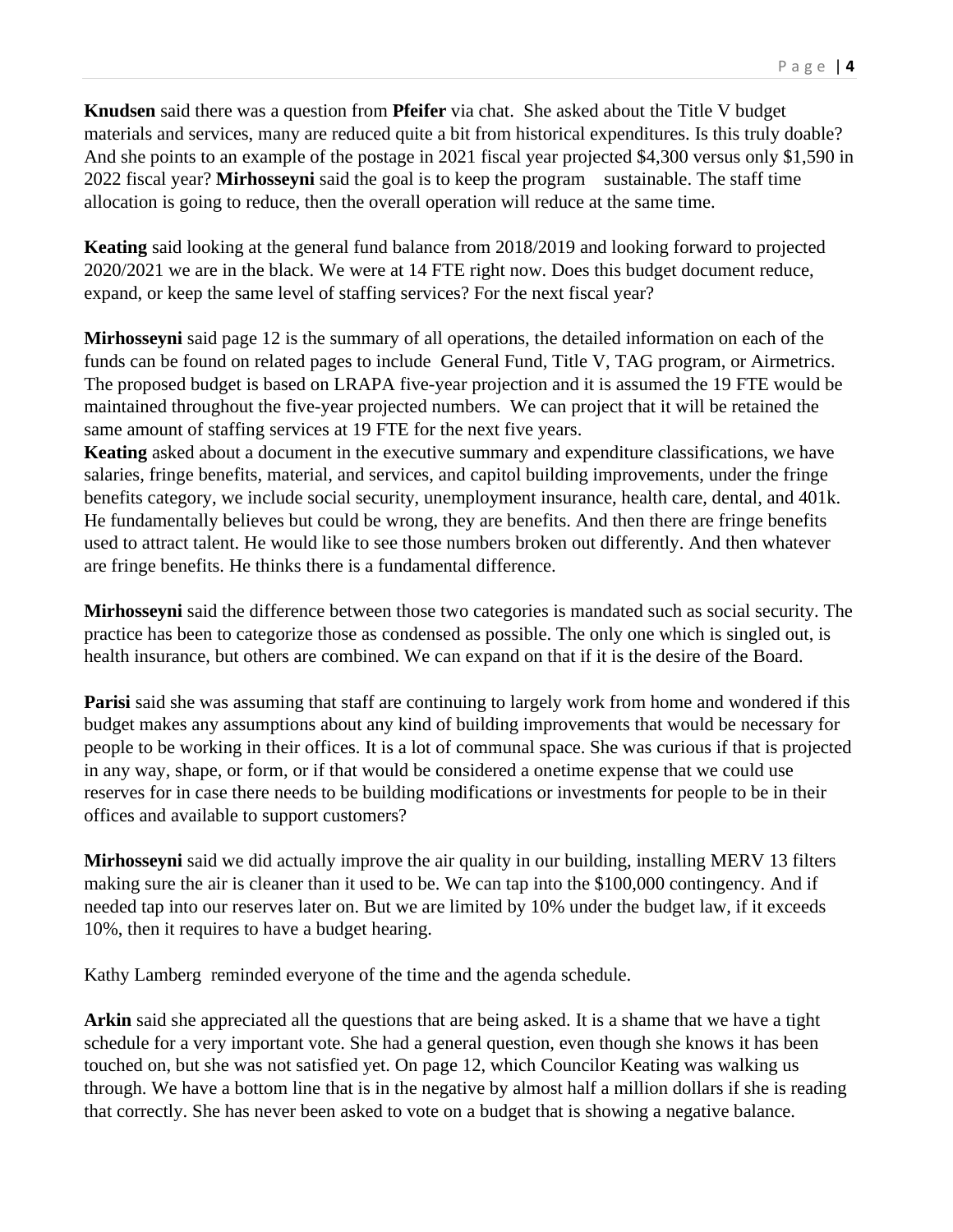**Mirhosseyni** said the budget is always a balanced budget, and that negative balance is basically showing there is either an increase in the fund balance or decrease because then, we have the reserves to cover, we always do better than what the budget numbers are. Budget numbers are the best estimates.

**Lamberg** said she would like to see more about how things get moved from reserves to the budget.

**Keating** said to Lisa Arkin's point, it is a sound observation. Where are the reserves mentioned in this budget? He did not see those. And what is our reserve bank? Is it a six-month bank? Is it a three-month bank, a nine-month bank? What percentage of our general fund are we holding in reserves? Is it that we hold back 10%?

**Mirhosseyni** said top of page 12, it shows the beginning fund balance, these are all reserves, close to \$3,533,000. From that, we are going to use about \$400,000. Top line is the beginning fund balance and bottom lines, our ending fund balance it just basically for ending fund balance for general fund, we actually do much better, because we start about \$2 million, and we go to about \$3 million.

**Lamberg** asked for guidance and noted they are at the end of their time on the agenda. Is it allowable to go over meeting time before a vote? **Pishioneri** said it is better to cover what we need to here and start a little later with the board meeting. We can adjust the agenda. He appreciated trying to watch timelines. But he thinks we are in a kind of a critical juncture here and he did not want to appear to the public that we are rushing through and missing things. So that is more important. **Lamberg** said she appreciated the guidance.

**Houston** said a budget is not approved that projects going negative, maybe this is not the right sheet to be looking at. Maybe it does not include all the line items to show a balanced budget. He was very concerned about his role approving a negative balance on the budget.

**Mirshosseyni** said LRAPA is not mandated to have a reserve. It is a goal and a targeted reserves. These funds (reserves) are available for LRAPA to spend. And this reason it is considered a balanced budget. The reserves are available for the agency to do what they need to keep a balanced budget, we are not under the mandated reserves that we have to keep those reserves at certain levels.

**Fleck** said this is the state's form that is required under state budget law. It is called the LB form. And there is several different LB numbers that go along with different sections and have different LB numbers. This is actually what is required under state law. In a larger jurisdiction, you would see reserve funds as their own fund, as opposed to this where we are a smaller agency and seeing it all on one sheet. But this is actually very normal. His concern is not as much that we are going in reserves other than the sustainability of it. He would be willing try to work on making them a little easier to read. He thinks that is something that would make this body and the Board as a whole feel a little better. He thinks most of the time Nasser and he are saying the same things, but just saying a little differently.

**Guidero** commented that some of the Board have felt that there were excess and if what is absolutely necessary. And seeing us dip into reserves a little bit in a tighter year is exactly what we want to see because it does not put us into the specific amount kept making sure that we can keep going if things get bad, they're just a little bit tight and seeing us use our reserves as opposed to going into potentially